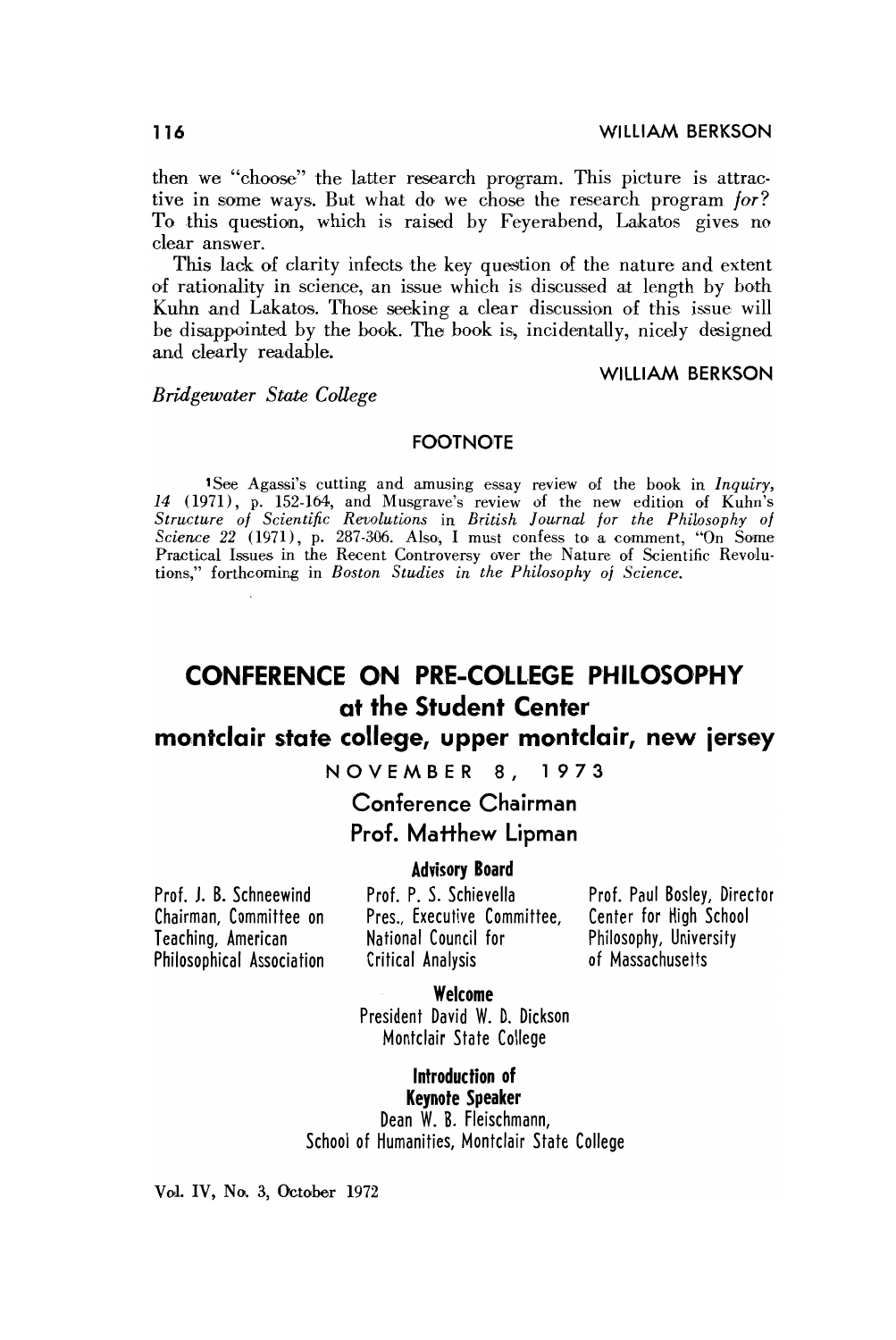# **Keynote Speaker**

Prof James McClellan, State University of New York at Albany "Pre-College Philosophy: An Educational Paradox"

# Introduction of **Kevnote Speaker**

Prof. Matthew Lipman Montclair State College

## **Keynote Speaker**

Prof. Amitai Etzioni Columbia University "The Social Impact - "Education Without Philosophy"

The Conference on Pre-college Philosophy was structured around six Panel discussions, summaries of which are given below.

#### $\mathbf{L}$ PRE-COLLEGE PHILOSOPHY: WHY TEACH IT?

Panel members: Moderator: Prof. Pasqual S. Schievella, Jersey City State College; Ms. Marilyn Andur, Memorial Junior School, Whippany, N. J.; Prof. Lynne Belaief, Staten Island Community College; Mr. Michael Brady, Solebury School, New Hope, Pa., Prof. Clyde Evans, U. of Mass.; Prof. Marx Wartofsky, Boston U.

1. Professor Schievella opened the panel discussion with a brief paper summarizing his findings based on 12 years of teaching philosophy on the pre-college level. In discussion he cited the main tasks as overcoming aversion to the concept and to the term "philosophy." Rotelearning, which dominates pre-college education, is made possible by the authoritarian image of a teacher who dispenses "truth" and "knowledge" to students unprepared to question the "facts." Hence philosophy should be introduced into the pre-college curriculum because it provides the opportunity to analyze such concepts as language (its varied and multiple uses), truth (as often opposed to the teacher's claims), and knowledge (as opposed to dispensed "facts"). These three concepts constitute the sub-structure through which all other philosophical issues and all the subject matter of other academic disciplines can be relevantly pursued. Since philosophy (an unacceptable and suspect term on the pre-college level) should aim at instilling logical, critical, and analytical attitudes and skills, it might be expedient to refer to such a course of study as "CRITICAL ANALYSIS" rather than "philosophy."

2. The study of philosophy amounts to learning how to read, i.e.,

The Journal of Critical Analysis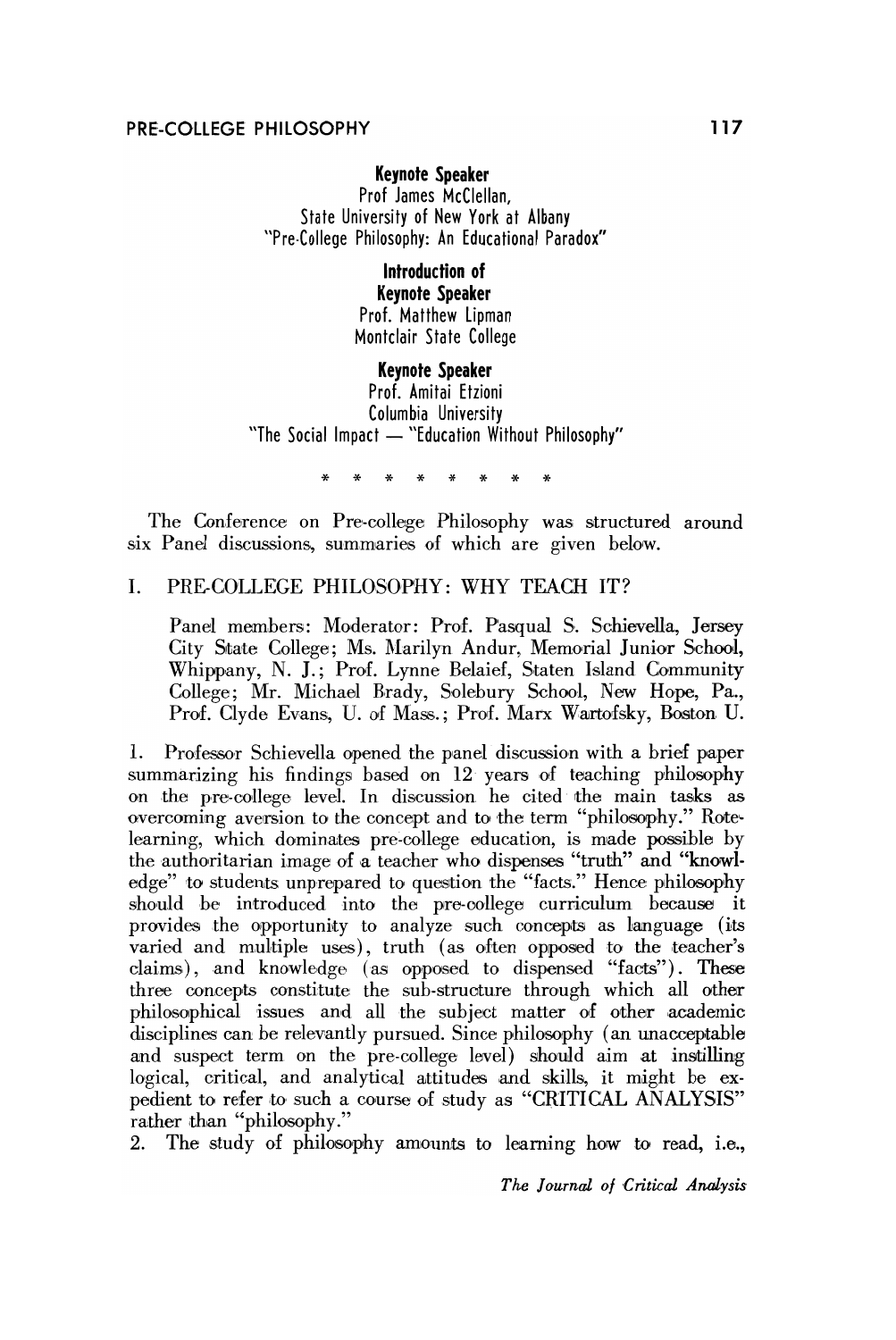learning how to analyze a text in such a way as to identify his basic assumptions and hidden presuppositions. Viewed in this way, philosophy clearly has a place in the pre-college curriculum.

3. Professor Belaief took the position that foreclosure of identity is the adolescent's self-destructive method of avoiding the anxiety-textured growth then uniquely available. Important intellectual and moral doubts are referred for solution to the dogmatic slogans of peer groups or political parties rather than private decision. Equally irrational is the alternative posture of cynical skepticism. Thoughtfulness remains a stranger to both perspectives.

Philosophy provides a third alternative whenever a professor presents conflicting metaphysical or ethieal queries with interest and sympathy. In this action it is uniquely illustrated that although truth is not absolute, skepticism is not therefore inevitable.

People have the right, and the necessity, to practice and trust intellectual struggle *before* entering into careers or college whose demands divert painful recognition of the inauthenticity of previous adolescent "solutions" to life's ambiguities.

4. BUit if philosophy can sometimes help students in the throes of an identity crisis, it can also bring on identity crises—it can be disruptive and disturhing to students who have not previously heen exposed to the radical questioning of the assumptions guiding their lives. In fact, the criterion acoording to which we can judge whether philosophy is being properly taught is its capacity to challenge students in this way. Of course, it would be foolish to emphasize this disturbing aspect of philosophy in trying to introduce it to pre-college curricula.

5. If philosophy should be introduced to pre-college curricula, care should be taken that it should not be a hidden indoctrination into a particular social or political viewpoint. Emphasis on philosophy as liberation suggests a sensitivity-training atmosphere in the classrooman atmosphere inoompatible with the objective, reasoned inquiry philosophy should be.

6. If philosophy should be introduced to pre-college curricula, philosophers should avoid assuming that their own motivations in pursuing philosophical inquiry are the sort of motivations likely to be found among pre-college students. This error was made in the teaching of the natural sciences in the last decade. In developing philosophy courses at the pre-college level, a careful study should be made of the interests and perspective of the students to whom philosophy is to be taught at each level. In short, the teaching of philosophy should he tailored to the needs and capacities of the students and not programmed from above by professional philosophers.

#### II. PRE-COLLEGE PHILOSOPHY: WHO SHOULD TEACH IT?

Panel members: Moderator: Prof. Joseph Margolis, Temple U.; Vol. IV, No. 3, October 1972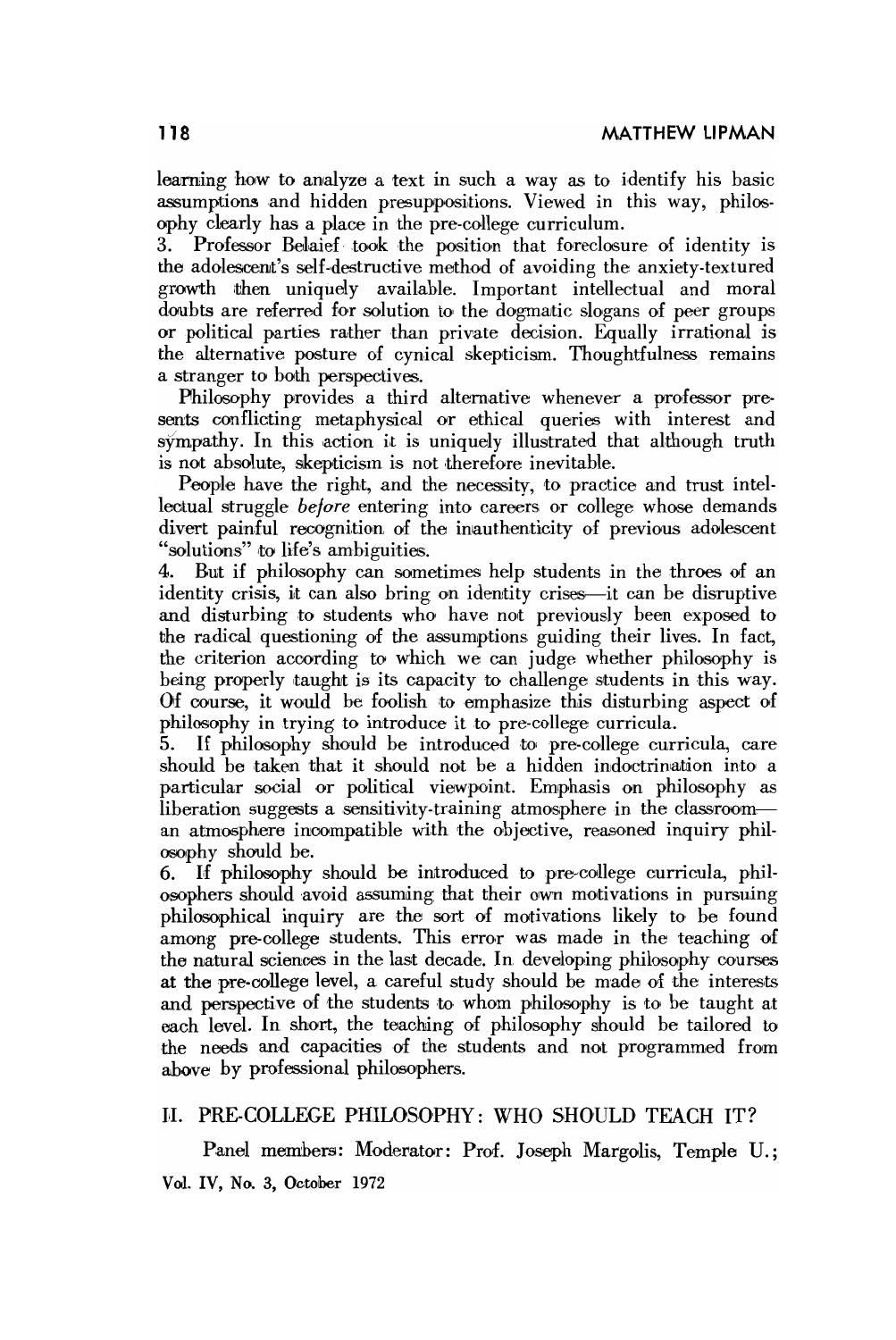Prof. Jerome Eckstein, SUNY Albany; Prof. Patrick Hill, SUNY Stony Brook; Mr. Leslie Max, John Dewey High School, Brooklyn, N. Y.; Prof. Robert G. Olson, LIU; Prof. Don Harward, U. of Delaware.

The panelists' initial response covered a wide range. At the two extremes were Professors Hill and Harward. Hill argued that the logieal candidates for teaching pre-college philosophy were those already teaching in the high schools who possessed certain qualities of thoughtfulness, interest and sensitivity. Professor Harward insisted on graduate studies in philosophy before teaching. Professor Olsen, on the other hand, questioned whether *anyone* would be allowed to teach philosophy in the revolutionary manner alluded to in the keynote address.

From this initial diversity, both sides of the discussion made significant concessions to the effeot that the moderator, Professor Margolis proclaimed a kind of consensus. This unity was one felt by observers as well as panelists. Prof. Jerome Eckstein felt we could agree that there are at least *two* potential pools from which we can draw future high school teachers of philosophy. They are:

- a) those already teaching in the high schools, who in addition have an interest in philosophy and a wiUingness to develop that interest.
- h) those now taking graduate studies in philosophy, who have a specific interest in and sensitivity to the high school age group. All agreed that it would be premature to determine the exaot mix to he drawn from these two sources.

Several telling points were made on the way to these conclusions. For example, Professor Lipman made the observation that philosophy has proven especially suited to inner-city programs, where the question of *meaning* is agonizing and real.

# $III.$  PRE-COLLEGE PHILOSOPHY: HOW SHOULD IT BE TAUGHT?

Panel members: Moderator: Dr. Howard Storm, Superintendent of Schools, Leonia, N. J.; Prof. Stefan Baumrin, CUNY; Prof. Terrell Bynum, SUNY Albany; Mr. Malcolm Goodman, Fieldston School, NYC; Prof. Karsten Strul, LIU; Prof. Peter Caws, Hunter College, N. Y.

#### Prof. *Stefan Baumrin:*

1. Ideal age for beginning study of philosophy is adolescence  $(14-17+)$ .

*The Journal of Critical Analysis*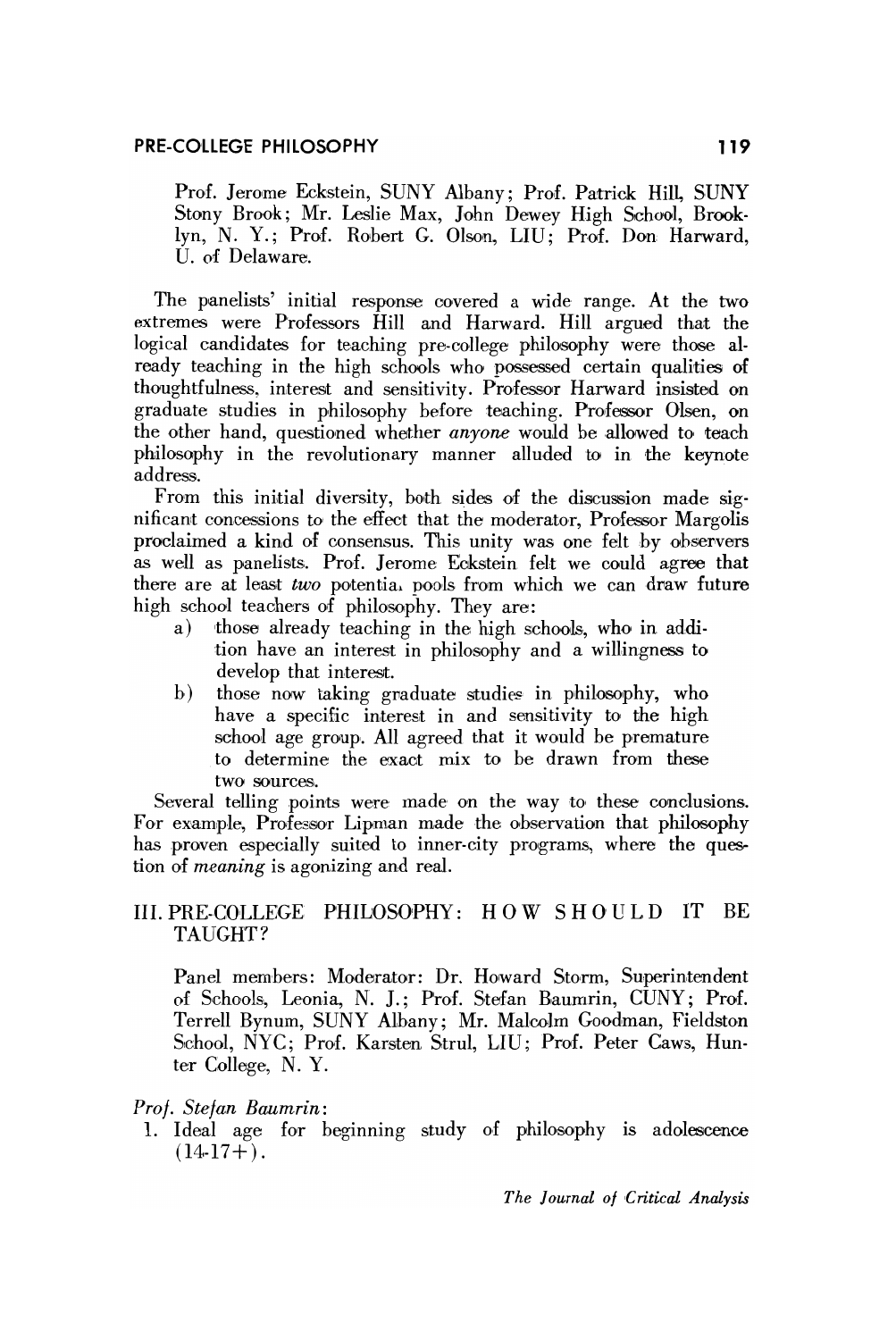- 2. All non-professional college curricula should move to high schooI.
- 3. Stress on permanent intellectual value, not collation of data. Thus, based on philosophical classics. Recommended readings for high school: Plato *(Crito, Phaedo, Republic);* Descartes' *Meditations;* Hume's *Dialogue on Natural Religion;* Mill on *Liberty;* Russell's *Problems 01 Philosopky.*
- 4. During second year of high school rigorous treatment of logic and ethics.
- 5. Senior year reserved for synthesis.
- 6. *Method:* Socratic, but slow. Not informative hut formative.
	- a) Each argument must evolve for each student.
	- b) Grading and exams should be philosophical. No objective exams. Reading, drafting of questions, essays. Grades: honors, pass, faiI.
- 7. Teacher: must be a philosopher.

#### *Discussion*

- 1. Are "we" out to create jobs for philosophers?
- 2. Question of priorities: should not logic be taught first? Isn't the aim to teach to think? Why the recommended material rather than logic? *Resp.:* Logic should he done at grade school level; logic is taught in math.  $Qu.:$  Is logic really being taught?
- 3. Question: Isn't such a reading list too "special"? Broaden the target area. Such books are not good for students who can't read. *Resp.*: Inability to read does not interfere with ability to think.

*Prof. T errell Bynum,:*

- 1. Nature of philosophy: analysis of crucial concepts, meanings of terms.
- 2. Start in early childhood with use of language. Avoid pseudoprohlems.
- 3. Emphasize philosophy as tool for humans to understand and to interact.
- 4. Importance of logic (not formal): fallaeies, amhiguities, etc.
- 5. Teacher: whoever can do it weIl. Philosophers just might be able to he taught to do it weIl.
- 6. Socratic method.
- 7. Dse of media very important (examples given) .

*Discussion*

- 1. Importance of starting where students are at. Plato may be too much out of it.
- 2. Readings are not as important as how they are used.
- 3. Class size? No one answer. Different activities.
- 4. Misuse of media? Cannot use rnedia to solve all problems. Be flexible. No "canned" lectures.
- 5. Keep distinction of philosophy as science and as art. The science is for the philosophers.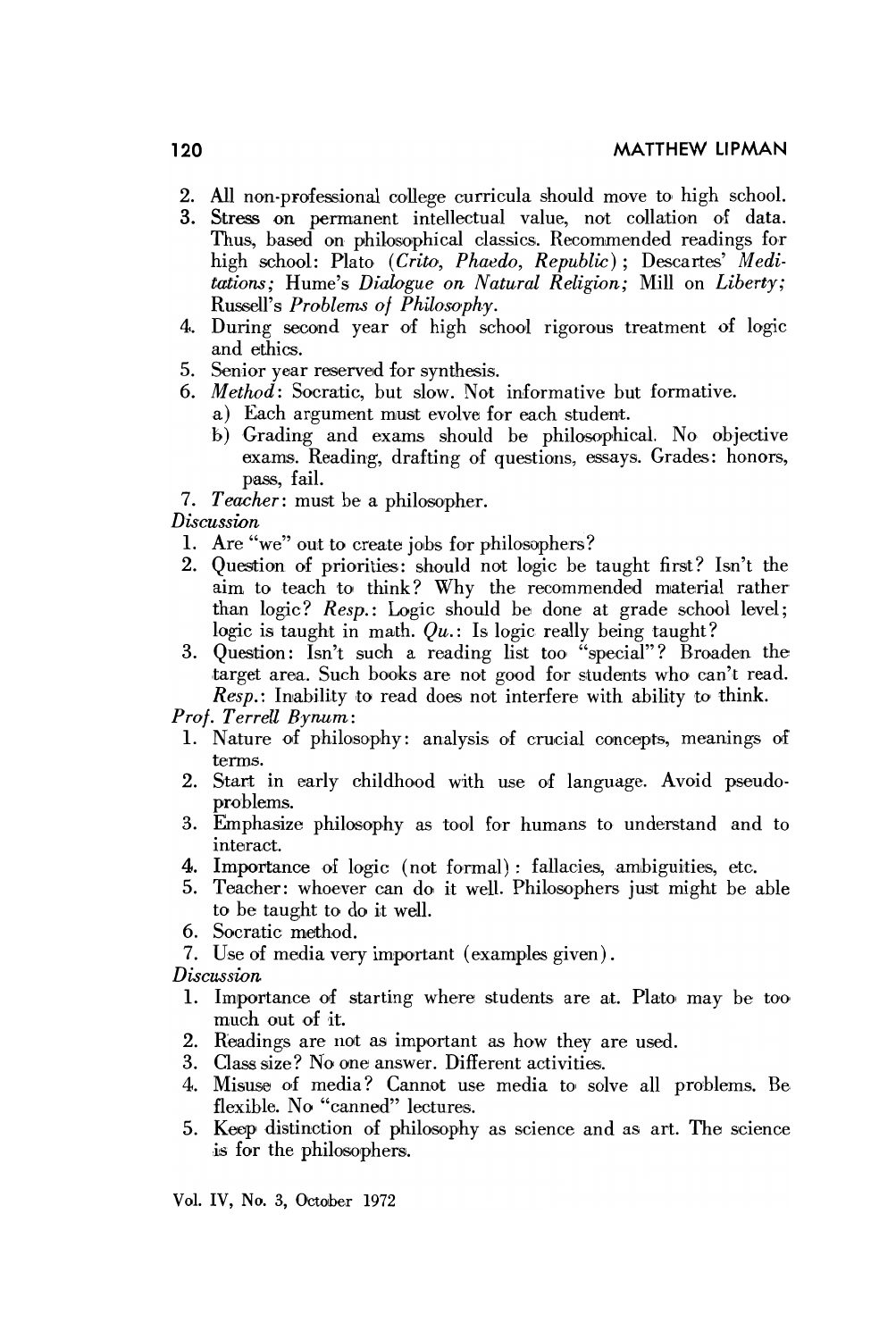# **PRE-COllEGE PHllOSOPHY 121**

#### *Professor [(arsle.n Struhl*

- 1. Philosophy (which is for everyone) must be understood as a way of understanding one's life situation into which one is thrown so that one will not only adjust but may comhat and perhaps change the situation.
- 2. Recognize that students come to school molded by society and institutions. Schools may tend to become instruments for reinforcement of the existing socialization process.
- 3. Philosophy can be done well prior to college and should be seen as a subversive activity.
- 4. Brameld's views on ways of teaching were reviewed and applied to philosophy. Essentia1ism (classic texts); Perennialism (eternal truths); Critieal Thinking (progressivism) (tends to elevate method over ends). Struhl: "Negative commitment."
- 5. How do this? Demystify authorities. Teach philosophy in terms of substantive issues (avoid formal issues) .

#### *Discussion*

- 1.  $Qu.:$  What is the real difference between college philosophy and pre-college as far as teaching is concerned? (Panel agreed that it can all start earlier than college.)
- 2. *Qu.:* Beware of adding to eontemporary chaos. Begin where students are at. Get to their fundamental questions. *Resp.:* Distinguish types of chaos.
- 3. *Qu.:* How does one know when a "breakthrough" has heen made in philosophy ?

### *Prof. Peter Caws*

- 1. Starting age:  $12+$ . Start with logic, epistemology, metaphysics. Postpone ethics.
- 2. Don't exploit children in philosophy for whatever purposes.
- 3. Socrates and his method: good. Are textbooks needed?
- 4. Philosophy has a funetion as second-order understanding of what goes on in other disciplines.
- 5. Teacher: not necessarily a philosophy teacher. Have good teaehers distinguish the didactic from the philosophical.
- 6. Two guiding questions in teaching: (a) The meaning of a proposition proposed for belief; (b) the grounds for belief in same.
- 7. The function of metaphysies as "imagination" of how world is to be understood and how it may be changed.

# *Di.scussion*

- 1. Avoid oounter-indoctrination.
- 2. Teachers in high school tend to get "guilt feelings" when they treat philosophical issues. It's not "in the syllabus."
- *3. Qu.:* Why the postponement of ethics? *Resp.:* Are they ready?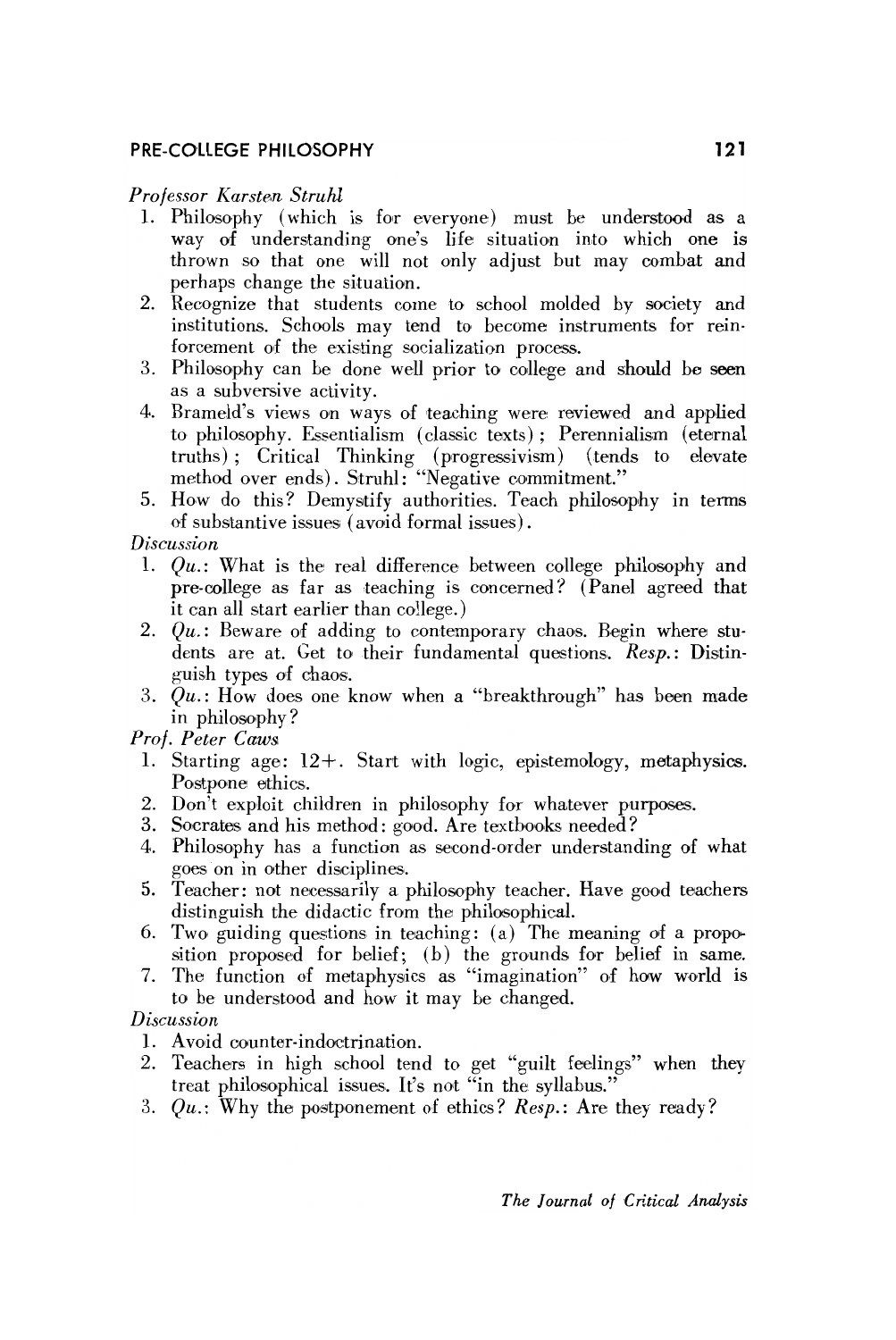# IV. HOW CAN THE SCHOOLS FACILITATE PRE-COLLEGE PHILOSOPHY?

Panel members: Moderator: Mr. Leonard Berman, Humanities Consultant, NJ Dept. of Education; Ms. Myrna Danzig, School of Education, Montclair State College; Prof. Charles Evans, City College, NYC; Mr. John Halvey, De Witt Clinton HS, NYC: Ms. Ruth Kauffman, Tatnall School, Wilmington, DeI.

The panel on facilitating pre-college philosophy was introduced by Mr. Berman, Humanities Consultant to the New Jersey Department of Education. Mr. Berman opened the workshop by asking everyone in the room to write down his own questions relating to the topic. Next, he suggested that we discuss such questions with our neighbors, then place any questions of general interest before the group as a whole. The questions asked were such as: "Doesn't the English curriculum offer a natural plaee for introducing philosophy in the high school?" "Is it necessary to bring people trained specifieally as philosophers to teach philosophy in the high school?" "How can I as an elementary school teacher get training in philosophy?" "Will there be future programs like the one sponsored last summer by the Rockefeller Foundation for training high school teachers in philosophy?" "Can pre-high school students really get "into" or anything "out of" philosophy?" and "What is it that pre-college teachers would like for their students to get out of the study of philosophy?"

After these questions had been voiced, Mr. Berman turned the discussion over to the panel. The first panelist began with a quasi-historical review of the role of philosophy curricula in education. After he had been speaking for about five minutes, one member of the audience called out "Point of Order!" and suggested that members of the audience might prefer discussing the questions they had compiled to hearing another lecture on philosophy and eduoation. This suggestion was greeted enthusiastically by others in the audience, and the discussion swung around to those questions which had been raised at the outset of the workshop.

The discussion which followed was animated, and many views and doubts were traded among the participants. Mrs. Carle B. Kaufmann, NOVA Coordinator distributed copies of a report describing the approach used by the Tatnall Sehool in introdueing a philosophy program in its curriculum. This report is available by writing to her at The Tatnall 5chool, 1501 Barley Mill Road, Wilmington, Deilaware 19807.

When the workshop broke up at 5:00, there was a feeling among a number of the participants that the discussion had been a useful one: it was helpful to learn of the experiences that others had had in instituting pre-college philosophy instruction, people were interested to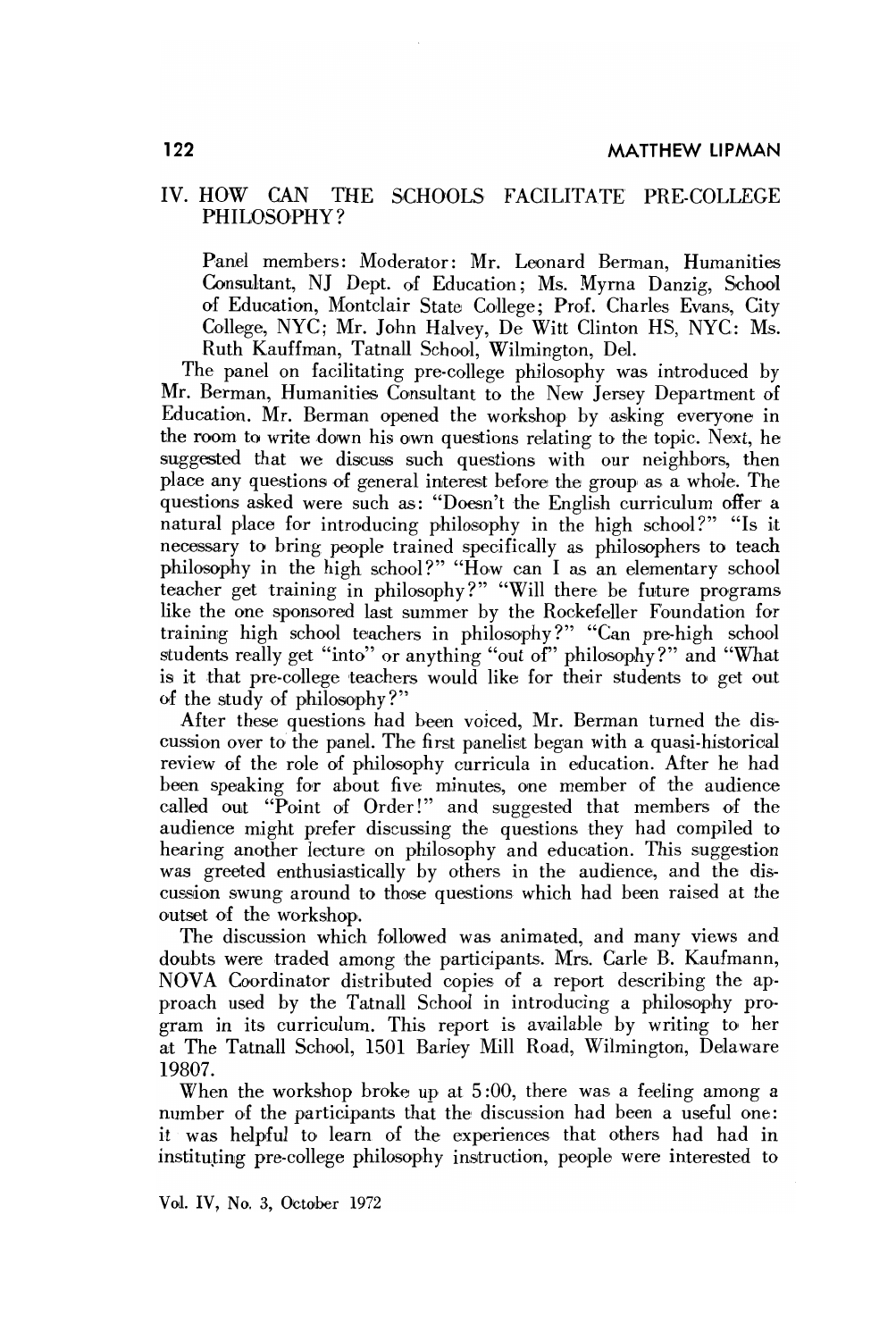### PRE-COLLEGE PHILOSOPHY

discover what views they shared with others, and some were encouraged that at least a beginning had been made in investigating questions of common concern.

# V. HOW CAN THE COLLEGES FACILITATE PRE-COLLEGE PHILOSOPHY?

Panel members: Moderator: Prof. George Brantl, Montclair State College; Prof. William Alston, Douglass College, Rutgers U.; Prof. Paul Bosley, U. of Mass.; Prof. Patrick Hill, SUNY Stony Brook, Ms. Adele Stern, Vice-principal for Curriculum, Paramus H. S., NJ.

# Ms. Adele Stern:

- 1. Philosophy is taught in high schools and can be (English; Social Studies).
- 2. Colleges should get "aggressive"
	- a. speakers at high schools
	- b. consultants
	- c. sponsor lecture bureaus
	- d. mini-courses
	- e. assist in curriculum preparation for state department bibliography
	- f. avoid isolation from the schools
	- g. encourage double majoring in certification students

Prof. Pat Hill

- 1. Stonybrook has M.A. in Philosophical Perspectives which affords teachers opportunity to develop in this area. Basic elements: History of Philosophy; development of reading-text skills; Contemporary; moral and social issues.
- 2. Philosophers in colleges don't know answers. Dialogue needed with high schools.

Discussion

1. Questions concerning certification procedures arose. Situation varies. California and Illinois have certification in philosophy.

Prof. William Alston

- 1. Summer workshops could be worked out for pre-college teachers.
- 2. Joint B.A. and M.A. programs.
- 3. At M.A. level, avoid overly specialized seminars. Get to the fundamental issues grasped fundamentally.

Prof. Paul Bosley

- 1. Review of data from the Center for High School Philosophy. Description of the Chicago project.
- 2. Variety of approaches in high school: Humanities, American Lit. or separate courses.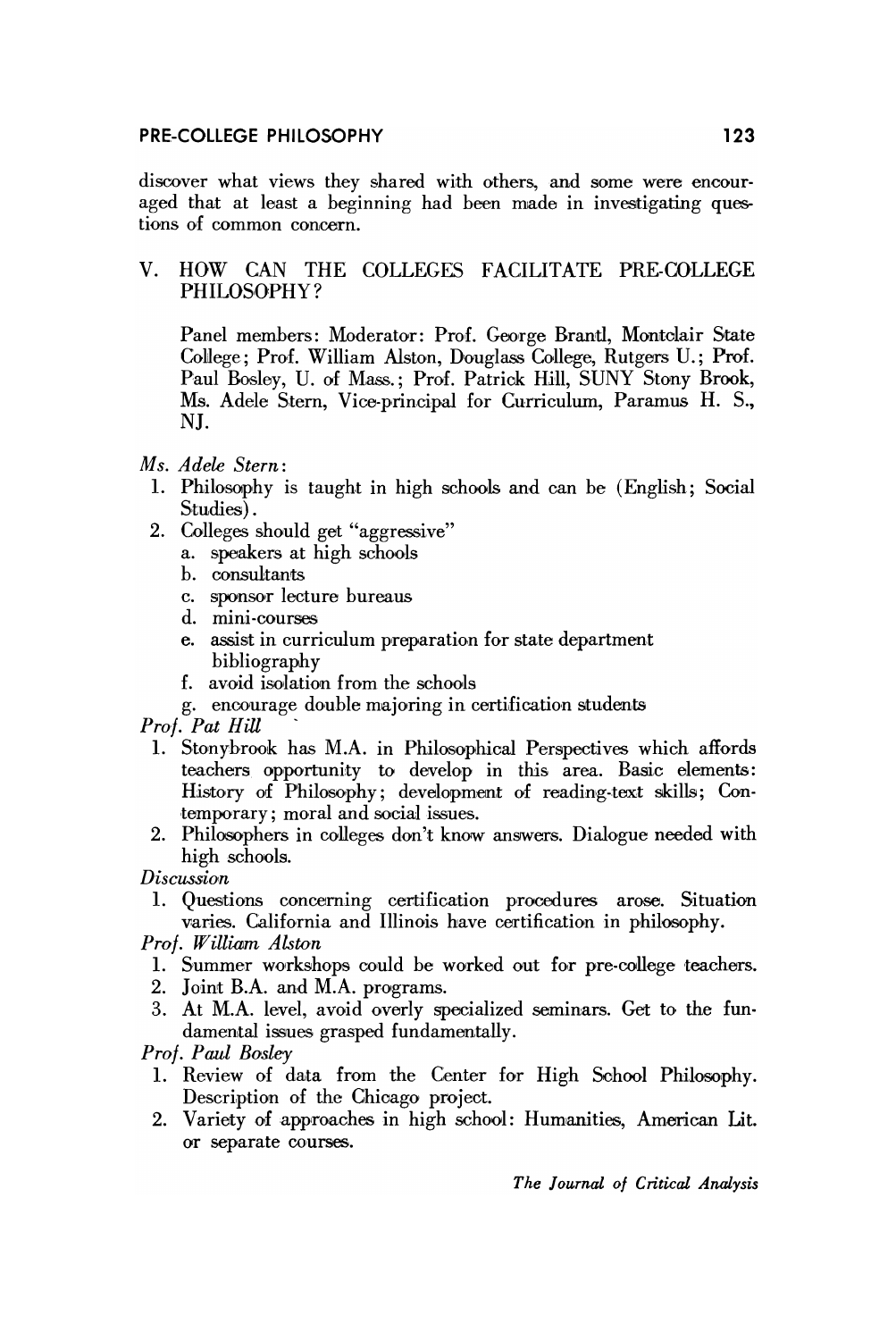- 3. Philosophy should be integrative.
- 4. Description of Summer Institute in high school philosophy at Amherst (5 philosophers, 50 high school teachers, 5 workshops: Mechanics of Critical Thinking; Moral and Political: Psychology; Descartes and Modern Science; Technology and Culture). Indepth work on philosophy in relation to high school. No texts were used.
- 5. In-service teacher training program.
- 6. Local cooperative programs between college and high school.

7. Philosophers should get first-hand exposure to the classroom. *Discussion*

- 1. Who can most capably teach pre-college philosophy?
- 2. How can philosophers "get into" the high schools?
- 3. Senior elective vs. general component: perhaps it is not those who choose electives who most need philosophy but those who are not going on.
- 4. Problems of certification were discussed.

#### VI. ADMINISTRATIVE PROBLEMS POSED BY PRE-COLLEGE PHILOSOPHY

Panel members: Moderator: Prof. Gerald Myers, CUNY; Mr. Frank Fiorito, Pres., NJ State Federation of Teachers; Mr. Marcoantonio Laoatena, Vice-Pres., NJ State Federation of Teachers; Dr. Ward Sinclair, Director of Certification, NJ Dept. of Education.

Much of the discussion by the panelists was devoted to the question of certification. At present New Jersey has a two step process for the introduction of philosophy courses. Once the course is approved by the Department of Education, it may be taught by any certified teacher. The local administrators may pick the person best qualified to teach the course. Some douhts were expressed concerning this procedure and one panelist suggested that there might be a temptation to pick the coach if he happened to need a course.

A memher of the audience suggested that mere academic certifioation of a teacher might not be enough and that administrators should seek for persons of high moral character. This latter requirement was necessary because of the peculiar nature of philosophy.

Another memher of the audience objected to current procedures on the ground that they require a person interested in teaching philosophy to get certified in some other field and to take courses in education and then if he has some time left over to study some philosophy.

Dr. Ward Sinclair, Director of the Bureau of Teacher Education and Academic Credentials, noted that there were no national standards for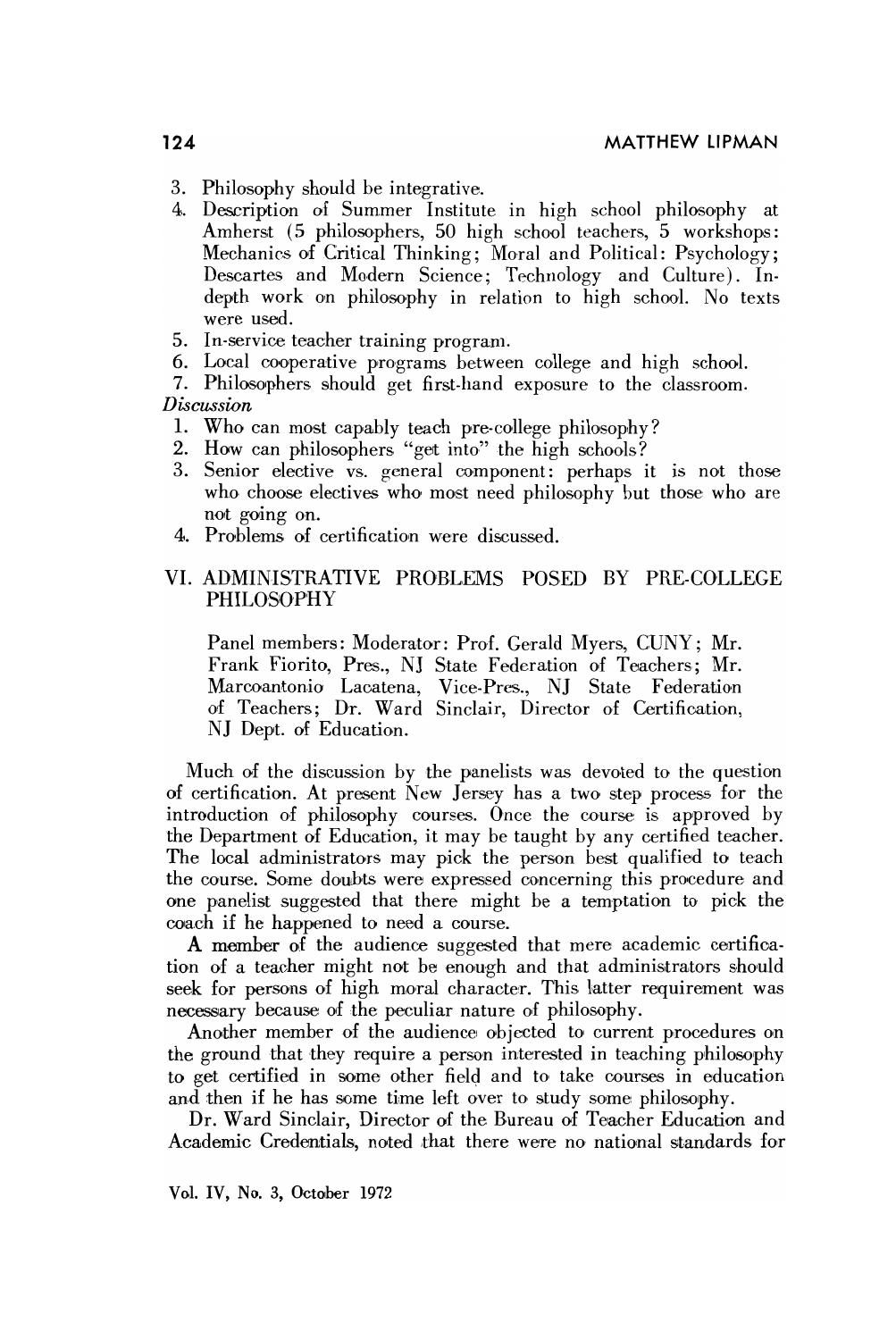the certification of philosophy teachers. He also noted that in New Jersey it took only six months to develop a certification program in Military Science. For the purposes of this report he supplied the following steps leading to New Teaching Certificates in New Jersey:

All proposals for new teaching certificates in New Jersey must be presented toand approved hy the State Board of Examiners. When the Board receives such a proposal, it looks for three basic things.

First, there has to be a demonstrated need for the certificate. Such questions as, how many schools employ teachers needing this certificate? In the area of certificates for teaching philosophy in the schools of New Jersey, how many schools would have full time positions for philosophy teachers? Should this certificate only be an endorsement on an existing certificate?

Second, there is the problem of what the college programs should he that would prepare teachers of philosophy. The Board of Examiners would want assurances from each of the professional orgamzations whieh would be eoncerned with this teaching field that it is supportive of the teacher preparation program that would be devised.

Third, there would have to be a study made of New Jersey teacher preparing institutions to determine whether or not they would be capahle of instituting a program which the professional organizations deem essential. It is obvious that there would be no need to develop a program whieh would be impossible for colleges to implement.

After these major conditions are met, the Board would hold a hearing at which interested parrties would present their viewpoints and then the Board of Examiners would make a recommendation to the State Board of Education who has the. final power to approve or disapprove. At this time there does not appear to be a sufficient need for the creation of a certificate for philosophy teachers in New Jersey.

Panelist Gerald Myers recounted the experience we had at CUNY. The main thing he had learned was that there was resistance at every level to the project of sending graduate students into the secondary schools to teach courses in philosophy. The result of his experience was that the only way philosophy can be introduced is to find secondary school teachers who are interested and to work with them on joint oourses.

# **REGISTRANTS**

Joseph E. Allen, 353 Woodland Rd., Madison, N. J. 07940 (representing Prof. Charles Courtney, Drew University)

Larry K. Beck, 206 Midland Ave., Montclair, N. J. 07042

Dr. Eugene J. Bradford, Superintendent, Caldwell-West Caldwell Public Schools, Administration Bldg., Prospect St., Caldwell, N. J. 07006

Marcos Brown, P. O. Box 65, Brooklyn, N. Y. 11210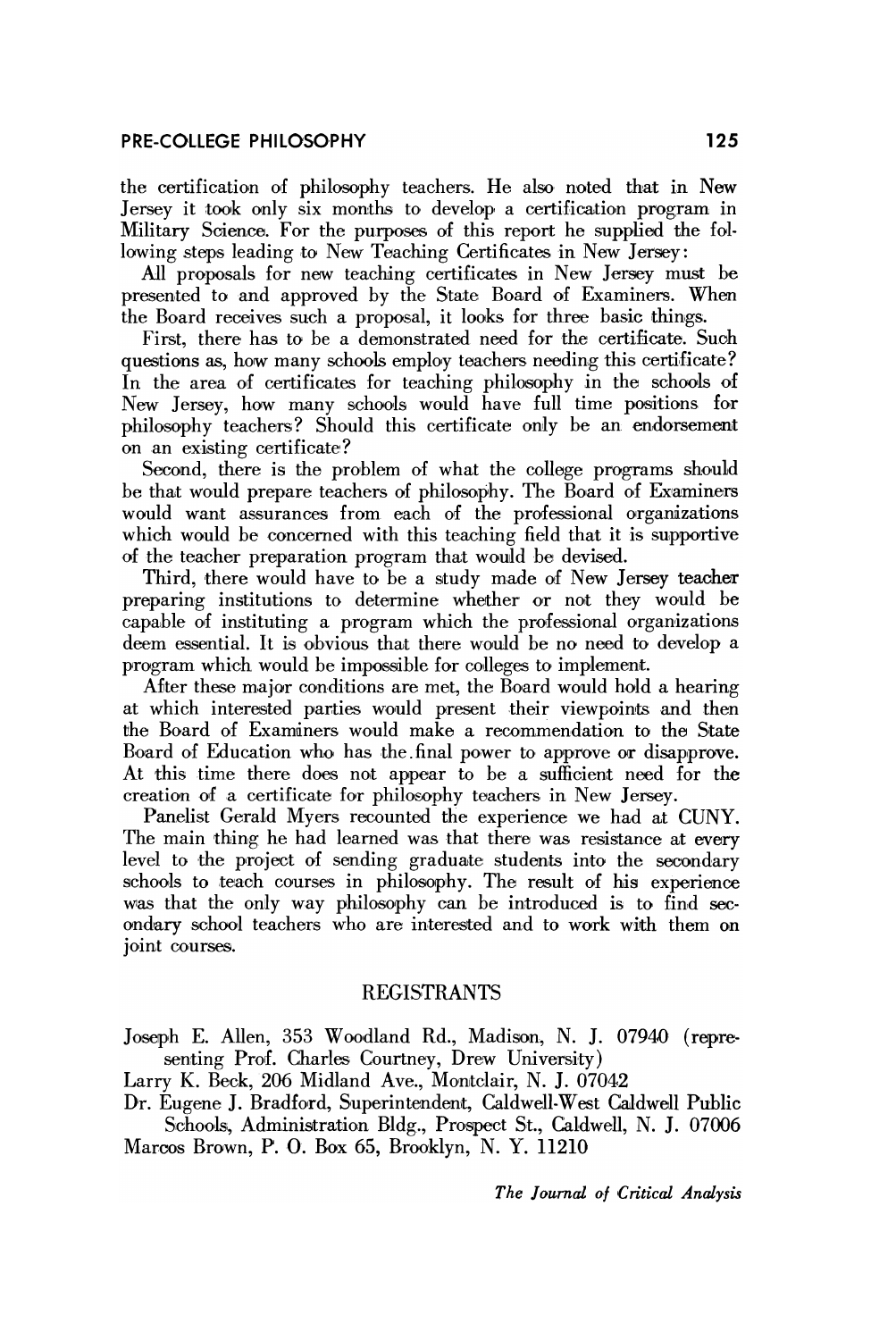George S. Claghorn, Chairman, Dept. of Philosophy, West Chester State College, West Chester, Pa. 19380 Frederick Struckmeyer **Stanley Riukas** West Chester State College Edwin Williams West Chester, Pa. 19380 Dr. George F. Cronk, Asst. Prof. of Philosophy, Bergen Community

College, Paramus, N. J. 07652 Philip W. Cummings, Dept. of Philosophy, Trenton State College,

Trenton, N. J. 08625

- Joseph Della Badia -1 Summit High School
- Miss Alice Boyle Kent Place Blvd.
- Roy C. Knapp Summit, N. J. 07901  $\lambda$
- Dr. Dennis N. K. Darnoi Monmouth College
- Dr. Morris Short West Long Branch, N. J. 07764  $\lambda$
- Rev. Thomas E. Davis, 894 Valley Rd., Upper Montclair, N. J. 07043
- Dr. Gail Belaief-Foote, 181 Russ Lane, East Brunswick, N. J.
	- (Dept. of Philosophy, Rutgers University)
- Dr. Helen W. Fullilove, 53 Lincoln Park, Newark, N. J. 07102 (Board of Education, Newark, N. J.)
- Jeffrey A. Gowdy, Suffield High School, Mountain Rd., Suffield, Conn., 06078
- Mrs. Helen L. Gray, 3606 Copley Rd., Baltimore, Md. 21215 (Walbrook High School, Baltimore, Md. 21216)
- Nino Langiulli 925 E. 49 St., Brooklyn, N.Y. 11203
- Elizabeth Langiulli (John Adams High School, Queens, N.Y.)
- Edward T. Larkin, 331 W. Clayton Ave., Apt. I, Clayton, N. J. 08312
- John J. Leddy, 39 Oakland Ave., West Caldwell, N. J.
- Dr. Duncan D. MacBryde, Assoc. Prof. of Philosophy, Essex County College, 31 Clinton St., Newark, N. J. 07102
- Frank Montalbano, Principal, Memorial Junior High School, Fair Lawn, N. J.
- William J. Paserell, Jr., Paramus High School, 99 Century Rd., Paramus, N. J.
- Thomas A. Obrzut) North Brunswick Twp. High, Rt. No. 130
- Mrs. Winters North Brunswick, N. J.  $\lambda$
- Violet Richman, Wilmington Friends School, Inc., Alapocas, Wilmington, Del., 19803
- Louis N. Rosenfeld
- Jack McVey) Brooks School, No. Andover, Mass. 01845
- Donald J. Ryan, 105 Hillside Rd., Sparta, N. J. 07871 (Northern Highlands Regional H. S., Allendale, N. J. 07401)
- Prof. George Sher, Dept. of Philosophy, Fairleigh Dickinson U., Teaneck, N. J. 07666
- Robert Steer, Pompton Lakes High School, Pompton Lakes, N. J. 07442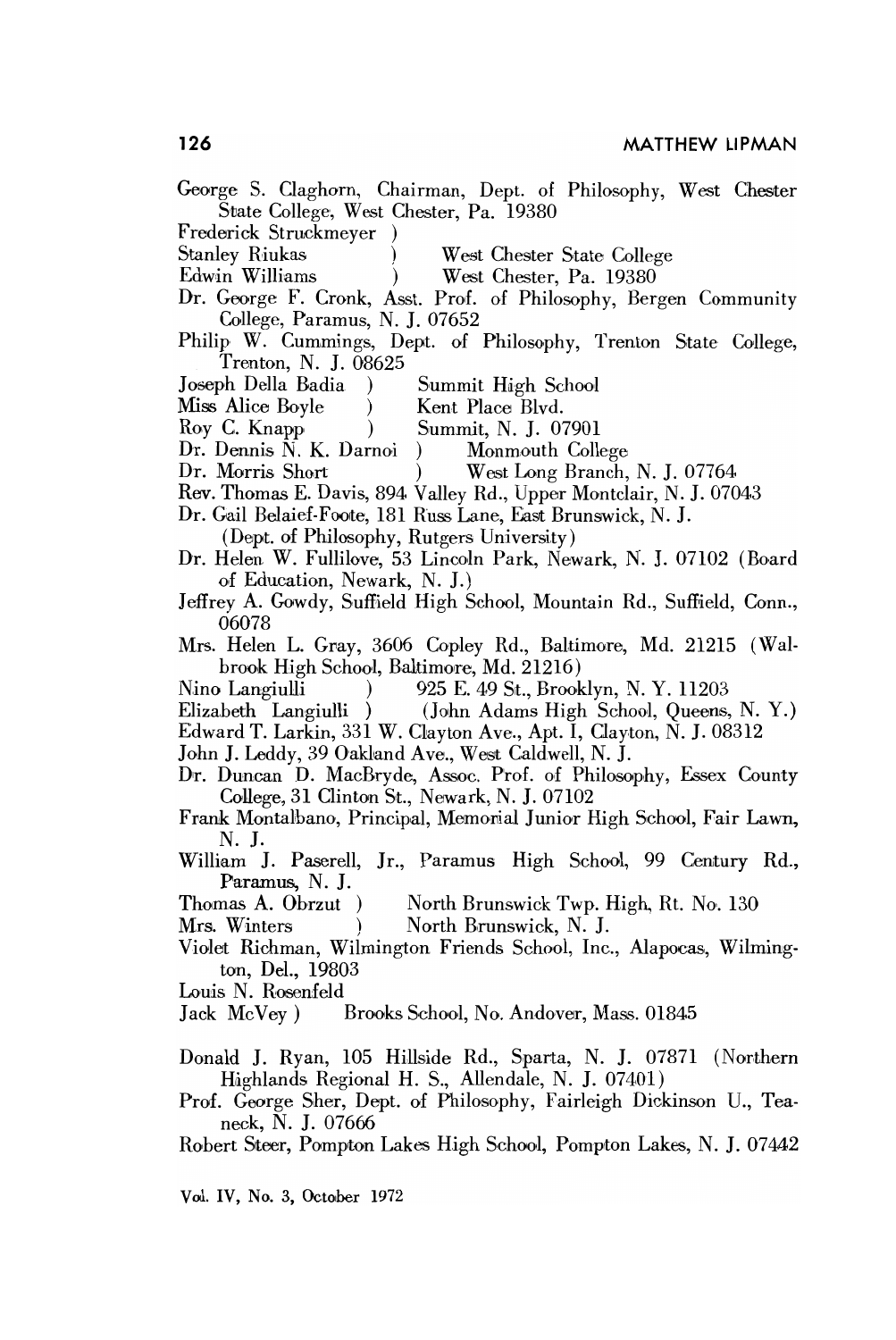#### **PRE-COllEGE PHILOSOPHY 127**

Thomas E. Stemshorn, Wykeham Rise, Washington, Conn. 06793 Mrs. Carol Wimer Mrs. Gisela Schwab ) Indian Hills High School Mrs. Lynn Malkovsky ) 97 Yawpo Ave. Mrs. Joanne Sheffel (b) Oakland, N. J. 07436 James E. Whitcraft ) Philosophy/Religion Dept. Dr. Margaret Grote) Glassboro State College, Glassboro, N. J. Mae Yanowitz, Highland Park Hligh School, Highland Park, N. J. 08904 Dr. Julian Ziegler, Div. of Curriculum and Instruction, Newark Board of Education, Rm. 205, 31 Green St., Newark, N. J. 07102 Alan Pasch ) Dept. of Philosophy, University of Maryland Diane Svenonius ) College Park, Md. 20742 Jim Friel, Dept. of Philisophy, State U. of N. Y. at Farmingdale, Farmingdale, N.Y. 11735 Ronald J. Nase, Jonathan Dayton High School, Springfield, N. J. Ellen Spingier, David Briarley High School, Kenilworth, N. J. Judith Merz, Cedar Grove, N. J. Keith E. Sheaburne, Cedar Grove, N. J. Helen Roberts, Seattle, Washington W. Terry Harrison, Stony Brook, N.Y. 11790 Mrs. Geraldine Dawson, Morton Street School, Newark, N. J. Alexander Kohanski, Kean College, Union, N. J. (10 Ball Ave., Passaic, N. J.) Jim Scanlon, 405 Franklin Tpke., Mahwah, N. J. 07430 (Don Bosco  $H. S.$ Mrs. Muriel Becker, Dept. of English, Montclair State College, Upper Montelair, N. J. 07043 Adelaide C. Roberts, SUNY, Stony Brook, N.Y. Wilma Rose, SUNY, Stony Brook Barlow Albertson, SUNY, Stony Brook Judy lachetta, SUNYA Michael Rogalin, William Paterson College Paulette Chase, Stony Brook (2 Valley Rd.), N.Y. Ellen Deutsch, Stony Brook, N.Y. ........... ....... ., Litchfield, Conn. Gerald Nolan, 2040 Dixwell Ave., Hamden, Conn. 06514 Russ Hull, Hamden, Conn. Joseph J. Simcrope, SufIield, Conn. J. Blandford, University of Delaware Chris Largent (?), University of Delaware Thomas A. Obzut, North Brunswick High School, N. J. Anne Marie Winters, No. Brunswick High School, N. J. Miriam McKenna, Hall High School, West Hartford, Conn. Robert Tierney, V. P., Jas Parchwell High School

Ruby Rieman (?), Green Village, N. J.

*The Journal 01 Critical Analysis*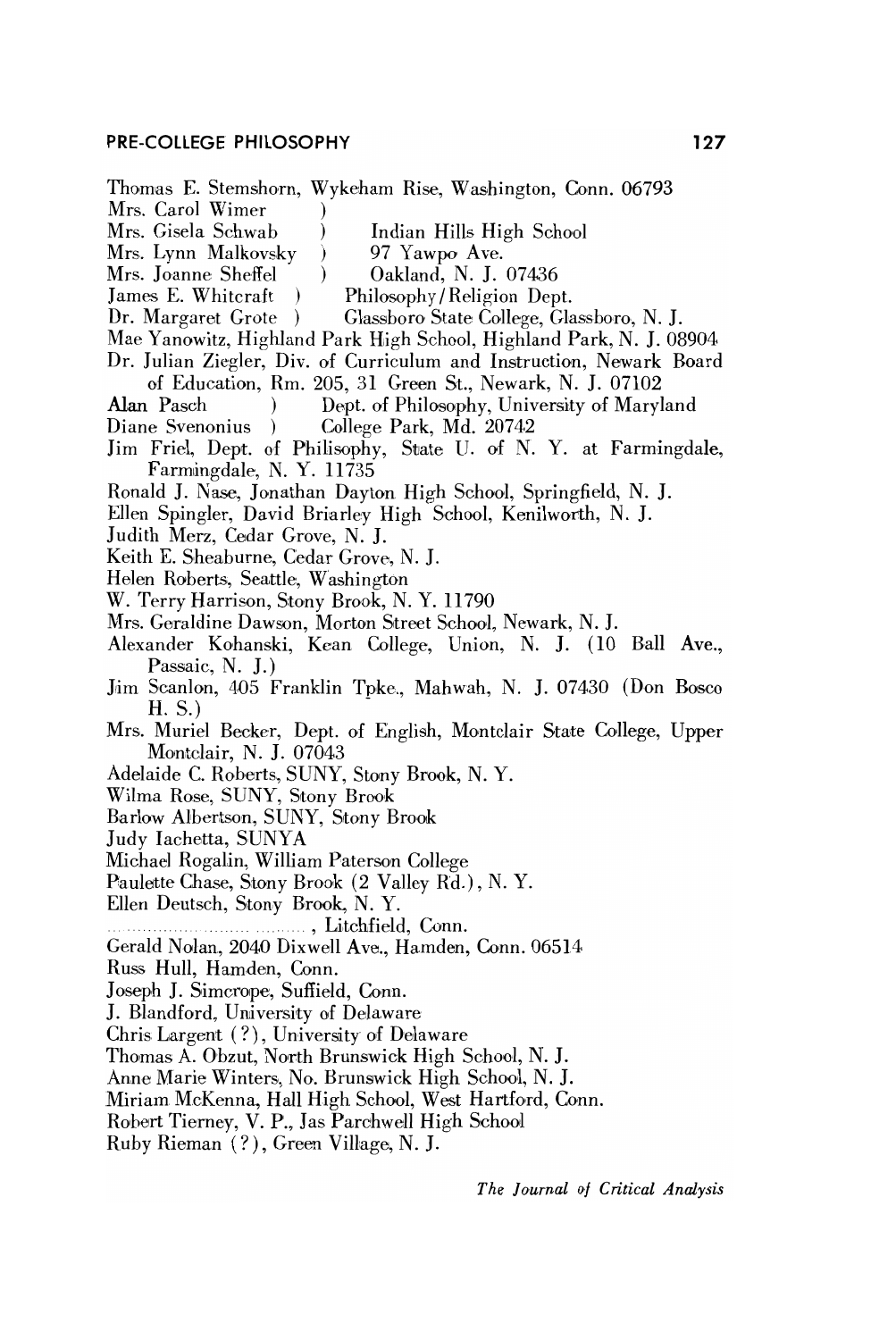- Paula Struhl, William Paterson College, N. J.
- Emily Haynes, Syracuse University, Syracuse, N.Y.
- Dan Boone, Indiana U. of Pennsylvania
- Ardelle Singer, Indiana U. of Pennsylvania
- Edward Pugh, Indiana U. of Pennsylvania
- Earl R. Humbert, Fairleigh Dickinson University
- O. J. Falcone
- P. J. Skruck Stamford, Conn.
- S. J. Catania
- Judith Edmast, M. I. S.
- Dr. I. de Vinck, Allandale
	-
- Ray Cruitt, Chairman, Humanities Dept., Newark Academy, 91 So. Orange Ave., Livingston, N. J. 07039
- Joan Ringelheim, University of Bridgeport, Bridgeport, Conn.
- Marius Brown, New York City Board of Education
- Sister Janet Peal, Caldwell College, Caldwell, N. J.
- Lee Creer, Central Connecticut State
- G. C. Denise, Syracuse, University, Dept. of Philosophy, Syracuse, N.Y.
- Stewart Thau, Dept. of Philosophy, Syracuse U., Syracuse, N.Y.
- P. M. Henisse, 1882 Ocean Ave., Sea Bright, N. J. (Holmdel High School)
- Morris Short, 107 Dixon Ave., Elberon, N. J.
- Dennis N. K. Darnov, Monmouth College, N. J.
- Madeline Dreher, Ozone Park, Queens, N.Y.
- John Burns, California State College, California, Pa.
- Lidia G. Schoski, Mt. Pleasant High School, Wilmington, Del.
- Cliff DuRand, Morgan State College, Baltimore, Md.
- Marcia Willard, Morgan State College, Baltimore, Md.
- Cameron Bright, Morgan State College, Baltimore, Md.
- Barbara Mushill, University Without Walls, Morgan State College, Baltimore, Md.
- J. E. Johnson, Morgan State College
- Prof. Blumberg, Livingston College, Rutgers University
- Vincent Falcone, West Hill High School, Roxbury Rd., Stamford, Conn.
- P. S. Schievella, Jersey City State College, Jersey City, N. J.
- Mrs. Marilyn Amdur, Memorial Junior School, Whippany, N. J.
- Prof. Lynne Belaief, State Island Community College, Staten Island, N. Y.
- Mr. Michael Brady, Solebury School, New Hope, Pa.
- Prof. Marx Wartofsky, Chairman, Dept. of Philosophy, Boston University, Boston, Mass.
- Prof. Jos. Margolis, Dept. of Philosophy, Temple U., Philadelphia, Pa.
- Prof. Jerome Eckstein, Chairman, Dept. of Hebraic Studies, SUNY, Albany, N.Y.

128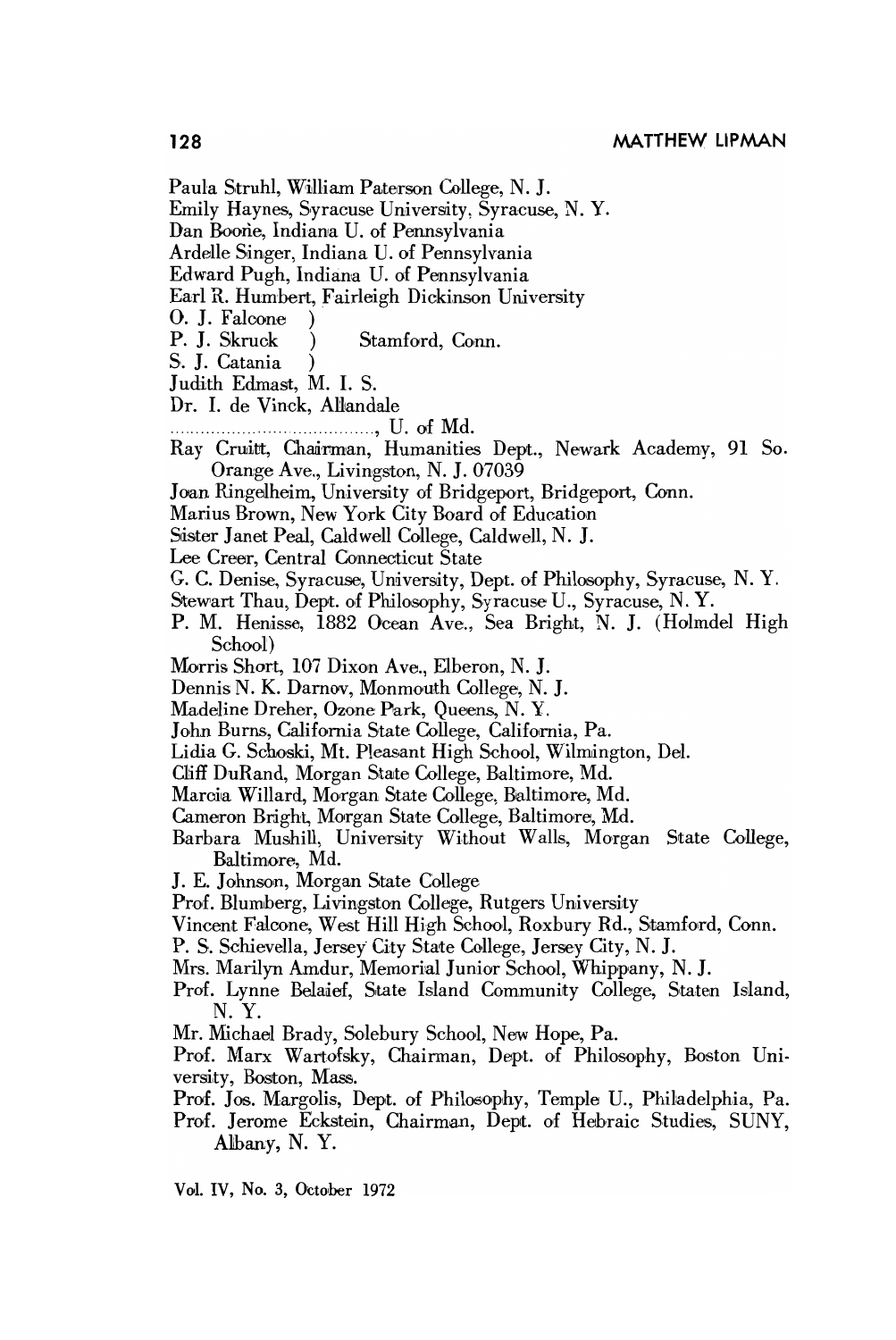#### **PRE-COllEGE PHllOSOPHY 129**

- Prof. Patrick HilI, Dept. of Philosophy, SUNY, Stony Brook, N. Y.
- Mr. Leslie Max, John Dewey High School, Brooklyn, N. Y.
- Prof. Robt. G. Olson, Chairman, Dept. of Philosophy, Long Island University, New York
- Dr. Howard Storm, Superintendent of Schools, Leonia, New Jersey
- Prof. Stefan Baumrin, CUNY, Graduate Center, New York City
- Prof. Karsten Struhl, Long Island University, New York
- Prof. Peter Caws, CUNY, Graduate Center, New York
- Prof. Clyde Evans, Dept. of Philosophy, University of Massachusetts, Boston, Massachusetts
- Mr. Leonard Berman, Humanities Consultant, New Jersey Department of Education, Trenton, New Jersey
- Mrs. Myrna Danzig, School of Education, Montclair State College
- Prof. Charles Evans, CCNY, New York City, N.Y. (Dept. of Philosophy)
- Mrs. Ruth Kauffman, Tatnall School, Wilmington, Delaware
- Prof. George Brantl, Chairman, Department of Philosophy, Montclair State College
- Prof. William Alston, Douglass College, Rutgers University, New Brunswick, New Jersey
- Prof. Paul Bosley, Department of Philosophy, University of Mass., Amherst, Massachusetts
- Prof. Don Harward, Department of Philosophy, University of Delaware, Newark, Delaware
- Ms. Adele Stern, Vice Principal for Curriculum, Paramus High School, Paramus, New Jersey
- Prof. Gerald Myers, CUNY, Graduate Center, New York, New York
- Mr. Frank Fiorito, President, New Jersey State Federation of Teachers
- Mr. Marcoantonio Lacatena, Montclair State College
- Dr. Ward Sinclair, Director of Certification, New Jersey Department of Education, Trenton, New Jersey

### UNABLE TO ATTEND:

- Otto Begus, Chairman, Department of Philosophy, Morgan State College, Hillen Road and Cold Spring Lane, Baltimore, Md. 21239
- Henry G. Bennett, Department of Philosophy, Corning Community College, Corning, N. Y. 14830
- Elinor B. Erickson, 1401 Main Street, Molden, Massachusetts 01520 (Wachusett Regional High School)
- Dr. Earl R. Hurnbert, Teaneck Campus, Fairleigh Dickinson University, Teaneck, New Jersey
- J. R. Lambert) Gardner High School
- Ralph Lambert )